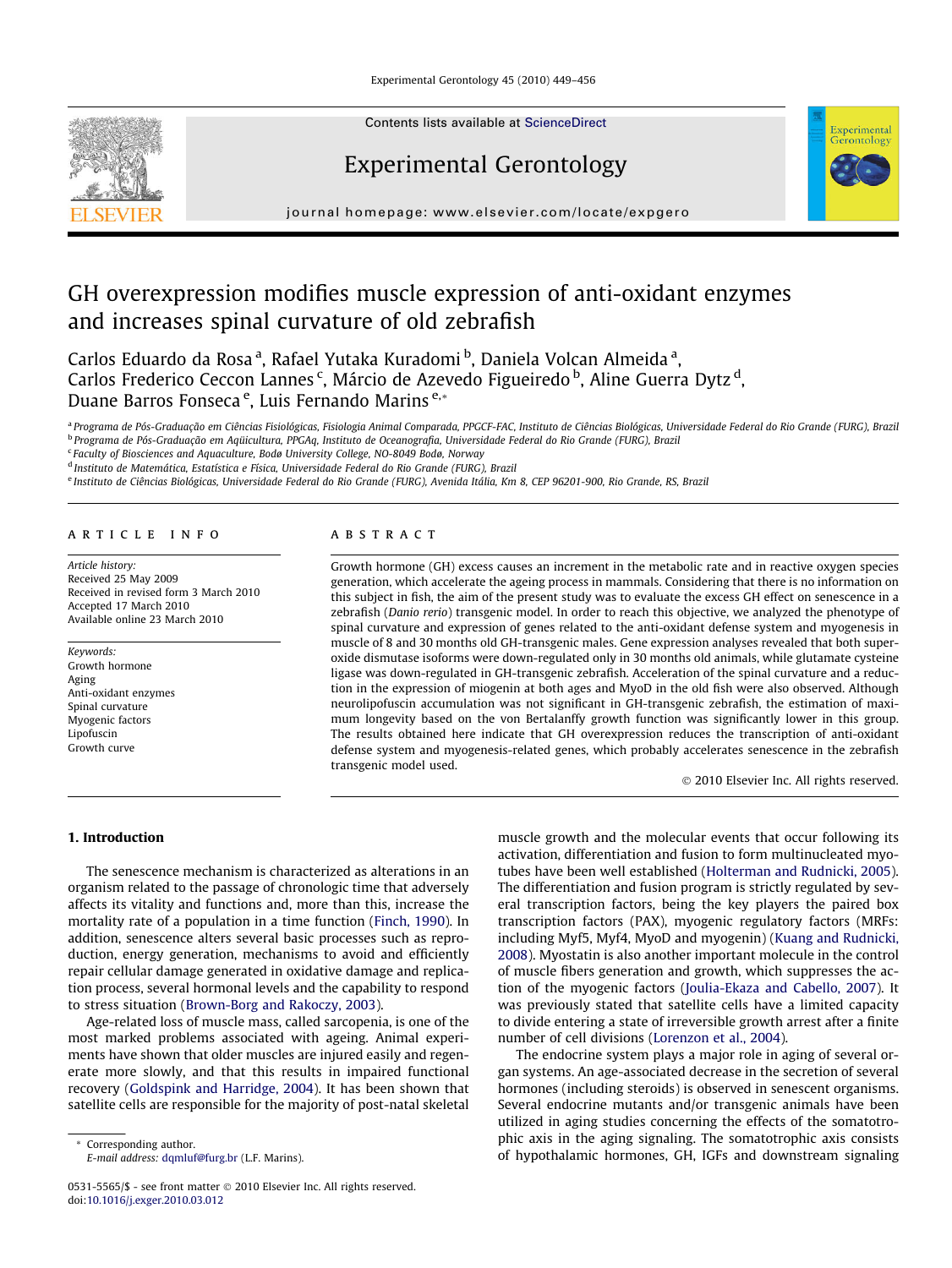molecules. GH and IGF-1 have both somatic effects stimulating the growth of tissues and metabolic effects that play a role in protein, carbohydrate and lipid metabolism [\(Butler and Roith, 2001\)](#page-6-0). The alteration in the whole organism metabolism elicits a general induction in the metabolic rate, including several fish species [\(Sed](#page-7-0)[diki et al., 1996; Cook et al., 2000; Deitch et al., 2006; Rosa et al.,](#page-7-0) [2008\)](#page-7-0). It has been demonstrated that this pathway affect processes involved in aging and longevity, and it seems that this axis plays a key role in the determination of life span in multiple species suggesting an evolutionary conservation ([Brown-Borg et al., 2009\)](#page-6-0). A reduction in GH secretion and IGF-1 is observed in humans, beginning in the third decade of life. The rate of GH secretion in adults fails with increasing age by approximately 14% per decade of adult life. This decline is postulated to be causative of many physical disturbances in aging organisms, including reduced strength and muscle mass [\(Toogood and Shalet, 1998](#page-7-0)).

Several studies have demonstrated that excessive GH plasmatic level is associated with a general reducing of life spans in mammals and other model organisms. In the same way, animals that presented a deficiency in one of the main factors in GH signaling pathway (GH, IGF-1 and membrane receptors) possesses an increased life span ([Brown-Borg, 2009\)](#page-6-0). This general GH effect of reducing life span is related to an enhancement of the metabolic rate, which is accompanied with an increase in the reactive oxygen species (ROS) production. Intense investigations focusing physiological alterations induced by ROS and their role in aging processes are in progress. Aerobic organisms possesses a well developed antioxidant defense system, that is comprised by both enzymatic and non-enzymatic molecules present in virtually all cells in order to eliminate ROS, reducing its potential toxic action on DNA, lipids and proteins [\(Storey, 1996](#page-7-0)). It was previously stated that 0.1% of the total oxygen consumed in aerobic process is converted in ROS ([Fridovich, 2004\)](#page-7-0). Thus, an augmentation in the metabolic rate leads to an overall increase in the production of these harmful molecules. In this sense, it is expected that an organism exposed to an elevation of intracellular ROS production increases their anti-oxidant defenses in order avoid deleterious effects [\(Morel and Barou](#page-7-0)[ki, 1999](#page-7-0)). However, it has been previously demonstrated that organisms exposed to elevated GH doses, that elicits higher metabolic rates, presented several of its anti-oxidant defense systems down-regulated (for a review see [Brown-Borg et al. \(2009\)\)](#page-6-0).

Recently, it was proposed the utilization of fish species for studies on aging process ([Gerhard and Cheng, 2002](#page-7-0)). The widespread and genetic characterization of these vertebrates has led to many exciting discoveries in the field of developmental biology and disease ([Keller and Murtha, 2004](#page-7-0)). The zebrafish Danio rerio offers several advantages over mammalian models for senescence studies, including the conservation of genes across vertebrates, small size, external fertilization and transparent embryos to perform mutagenesis and genetic manipulation, and the capability to maintain thousands of animals in a small place ([Keller and Murtha,](#page-7-0) [2004\)](#page-7-0). Zebrafish possesses a very gradual senescence pattern ([Kishi](#page-7-0) [et al., 2003\)](#page-7-0), and a mean life span of 36–42 months, with a maximum life span of 66 months ([Gerhard et al., 2002](#page-7-0)). These animals have the same mammalian pattern of ageing associated with loss of muscle mass and strength (sarcopenia), which is the main cause of the senescent phenotype of spinal curvature observed in elderly fish [\(Gerhard et al., 2002\)](#page-7-0).

It has been previously reported that GH-transgenic zebrafish from F0104 lineage, which overexpress a piscine GH ([Figueiredo](#page-7-0) [et al., 2007a\)](#page-7-0), possesses an increased metabolic rate and diminished muscle gene expression of the glutamate cysteine ligase catalytic subunit (GCLC) enzyme, the rate step limiting enzyme responsible for the synthesis of main non-enzymatic ROS scavenger, the tripeptide glutathione ([Rosa et al., 2008](#page-7-0)). Considering the previous information, the aim of the present study is to evaluate the effects of the GH overexpression on the gene transcription profile of some anti-oxidant enzymes and myogenic differentiation factors, and on the degree of spinal curvature level in zebrafish from the F0104 GH-transgenic lineage.

In order to test the hypothesis that GH excess is accelerating senescence in transgenic zebrafish, lipofuscin and growth curve were also used as classical age markers. Lipofuscin is a ''waste" product resulting from cellular metabolism that accumulates in secondary lysosomes ([Terman and Brunk, 1998\)](#page-7-0). This pigment is found in many tissues, but the most conspicuous accumulations are observed in post-mitotic cells, where it is not ''diluted" by cellular division resulting in an accumulation with age. This age-related accumulation is the support for the use of lipofuscin for age determination. In the same sense, growth curve describes the increase in size as animal ages. One of the best known growth models is the von Bertalanffy growth function, which is anchored in a growth constant (K parameter) that is directly related with fish longevity ([Pauly, 1980\)](#page-7-0).

## 2. Material and methods

### 2.1. GH-transgenic zebrafish and maintenance conditions

In the present study, it was used non-transgenic (NT) and the GH-transgenic zebrafish lineage (F0104) developed by [Figueiredo](#page-7-0) [et al. \(2007b\).](#page-7-0) This lineage possesses two transgenes on the same chromosome, one of which contains the growth hormone cDNA from the marine silverside Odonthestes argentinensis and the other one contains the green fluorescent protein gene (GFP). Both of these transgenes are driven by the carp (Cyprinus carpio)  $\beta$ -actin promoter. Transgenic (GH) and non-transgenic (NT) sibling fish were produced by crossing hemizygous transgenic males and wild-type females. The offspring was analyzed by epifluorescence microscopy (excitation 485 nm, emission 520 nm) for transgenic fish identification through GFP expression.

Transgenic and non-transgenic zebrafish were reared until 8 and 30 months of age in a closed circulation water system composed of 25 L tanks at 28  $\degree$ C, 14 h light/10 h dark photoperiod, fed with high-protein (47.5%) commercial food (5% of body weight/ day). The groups were maintained separately in a 1.25 animal/L density until 3 months old. After that, fishes were raised in a proportion of one fish to 2.5 L. Each tank contained approximately 15 fish of both sexes. The growth curve data were obtained from both sexes from 3 to 6 months old zebrafish.

Two extra tanks were maintained with 8 males for 8 and 30 months for spinal curvature determination, standard length measurement and molecular analyses. At the end of the experimental period fishes were anesthetized (tricaine 0.1 mg/mL), radiographed and sacrificed in ice. All the experiments procedures done in the present study comply with current Brazilian laws.

#### 2.2. Gene expression assays

Total RNA was extracted from muscle using TRIzol reagent (Invitrogen)  $(n = 5$  per group). RNA concentrations were determined with the Qubit Fluorometer and the Quant-iT RNA BR Assay Kit (Invitrogen). RNA integrity was checked in 1% agarose gel electrophoresis. RNA was treated with RNAse free DNAse I (Applied Biosystems) following the manufacturer's instructions. Total cDNA was prepared from 2.5 µg total RNA using the High Capacity cDNA Reverse Transcription Kit (Applied Biosystems).

The obtained cDNA was used as template for gene amplification using specific primers designed with basis on specific gene sequences available at GenBank [\(www.ncbi.nlm.nih.gov\)](http://www.ncbi.nlm.nih.gov). The source sequences and designed primers are described in [Table 1.](#page-2-0) The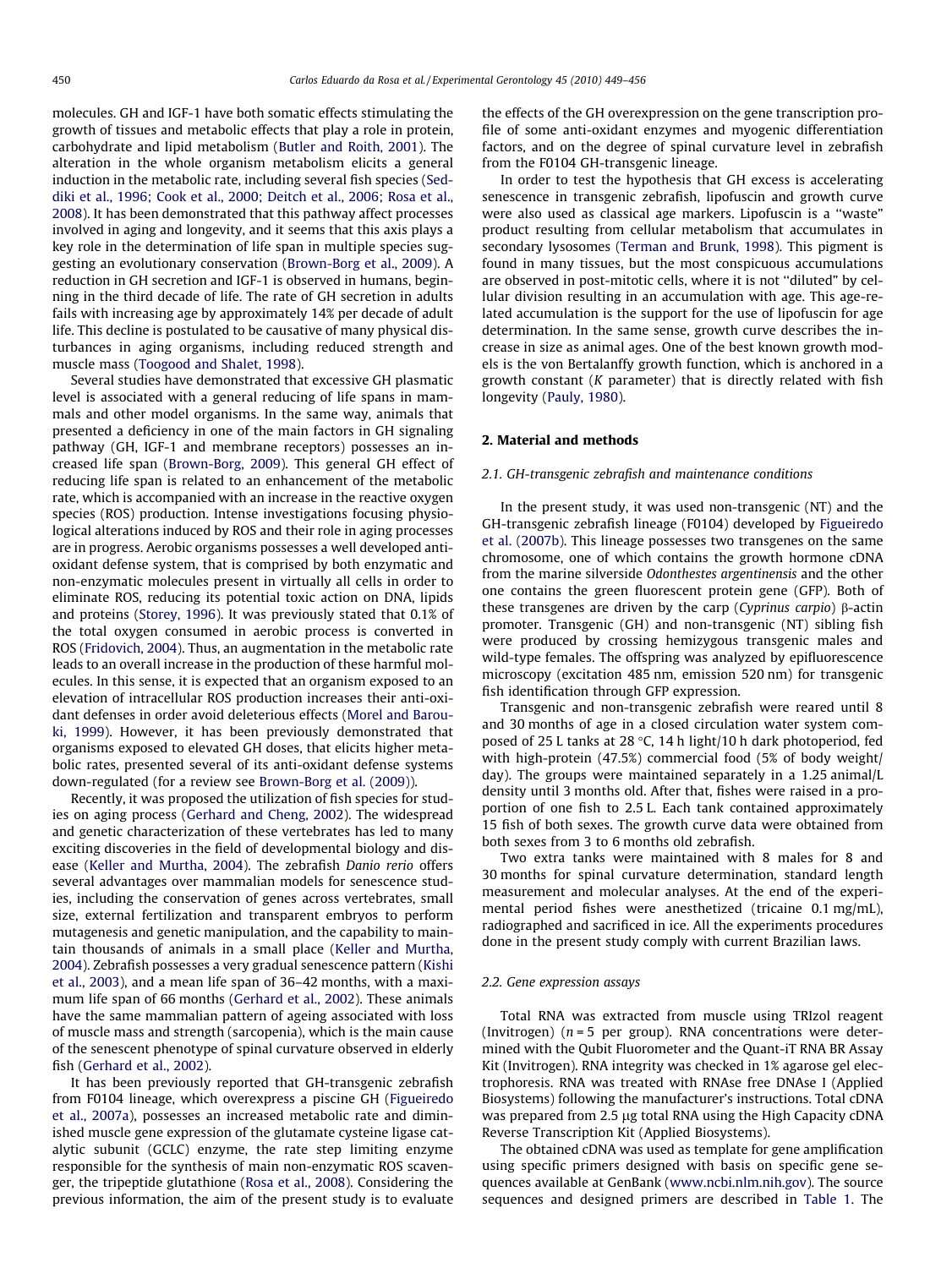<span id="page-2-0"></span>primers were designed using the Primer Express 2.0 software (Applied Biosystems).

Quantitative PCR was performed with an ABI Prism 7300 Sequence Detection System (Applied Biosystems) using SYBR-Green PCR Master Mix (Applied Biosystems). The thermocycling program was 40 cycles of 95 °C for 15 s and 60 °C for 1 min, with an initial cycle of 95 °C for 10 min. One-tenth of the cDNA was used for each  $Q$ -PCR reaction in a total volume of 20  $\mu$ L. Triplicates were run for each sample. The expression levels of target genes were normalized using the expression of a housekeeping gene, elongation factor  $1\alpha$  (ef1 $\alpha$ ). The mRNA abundance of ef1 $\alpha$  relative to total RNA did not exhibit any significant differences between experimental groups. No-template controls confirmed the absence of interfering non-specific amplicons such as primer–dimers. Primer sets that resulted in non-specific amplification were redesigned. The absence of non-specific amplification was also confirmed by examination of dissociation curve profiles for each sample to confirm a single peak at the expected melting temperature. The linearity of the Q-PCR assays and the absence of inhibitors in the RNA samples were confirmed using dilution series. The efficiency of each set primers was also checked.

#### 2.3. Radiographic analysis and spinal curvature measurements

The radiographs of animals were taken according to [Gerhard](#page-7-0) [et al. \(2002\),](#page-7-0) with brief modifications. Fish ( $n = 8$  per group) were radiographed in groups using a GE Senograph DMR Plus mammographic system (General Electric Medical Systems) to allow good resolution of the fish skeletal system. Images were obtained using a magnification technique (24 Kvp, 14 mAs) with a dedicated mammographic film screen system. The length of the skeleton was measured on the images obtained from scanned mammographic film screen. The measurements were done with the free software Image J (developed at the US National Institutes of Health and available on the Internet at [http://rsb.info.nih.gov/nih-image/\)](http://rsb.info.nih.gov/nih-image/). In order to determine the degree of spinal curvature it was measured the length  $(L)$  of the vertebral column (from the first to the last vertebra) and the straight-line distance from the first to last vertebrae (SL) (Fig. 1). The spinal curvature was calculated as  $L/$ SL. Without curvature, the length of the vertebral column is almost identical to the distance from the first to last vertebrae producing a ratio close to 1.

#### 2.4. Neurolipofuscin analysis

The main property of lipofuscin, as far its identification is concerned, is its autofluorescence in unstained tissues. In neural tissues using an excitation of 514 nm wavelengths (green) with a barrier filter >550 nm, in situ lipofuscin is identified by emission maximum of 580 nm (yellow/golden). Brain samples  $(n=3$  per group) of 30 months old GH-transgenic and non-transgenic zebrafish were analyzed. Neurolipofuscin was quantified in unstained

Table 1

|  | Gene-specific primers used for quantitative PCR. |  |
|--|--------------------------------------------------|--|
|  |                                                  |  |



Fig. 1. Radiographic images of a 30 months old GH-transgenic zebrafish (D. rerio). (A) Scanned image of a mammographic film screen of the animal. (B) Negative from the same image representing the measurements performed. Solid line represents the straight-line distance from the first to the last vertebra (SL). Dashed-line represents the total length of the vertebral column  $(L)$ .

sections of brains. Serial sections (6  $\mu$ m thick) containing the telencephalic ventricle were collected, in which neurolipofuscin was quantified in periventricular cells. For each section, the region with the most conspicuous neurolipofuscin accumulation was selected and an image was acquired (objective 100 $\times$ ; zoom 3.0 $\times$ ), and saved in a grayscale color pattern. For image analysis, neurolipofuscin granules appear brighter against the darker cellular background and the proportion of the image occupied by neurolipofuscin was obtained, for each section, by measuring the ratio between the area of neurolipofuscin granules and the total area of the background cells. An average of each sample (typically 15 sections by sample) was estimated and expressed as % of neurolipofuscin.

### 2.5. Growth curve analysis

Growth curves were estimated for GH-transgenic and NT zebrafish. The von Bertalanffy growth function (VBGF) was fitted to total length (TL) data obtained from the same tank at regular age intervals during rearing (between 90 and 180 days after hatchery). VBGF is determined by the formulae  $L = L_{\infty}[1 - e^{-K(t-t_0)}]$ , which has three main parameters: K (growth constant),  $L_{\infty}$  (asymptotic length), and  $t_0$  (age at length = 0). This function has been widely used to model fish growth ([Moreau, 1987](#page-7-0)). Fitting was performed by minimization of least squares and significance was provided by a F-test.

The K parameter can be considered an index of theoretical longevity ([Taylor, 1962; Pauly, 1980\)](#page-7-0), and it has been assumed that

| Gene         | <b>Function</b>                    | GenBank Accession Number | Forward primer $(5'-3')$        | Reverse primer $(5'-3')$        |
|--------------|------------------------------------|--------------------------|---------------------------------|---------------------------------|
| Catalase     | $H_2O_2$ degradation               | BC051626                 | <b>TGATCTTAGCAAATGCAACACTGA</b> | <b>TGCAAAGGCCCCCATTTT</b>       |
| GPx1a        | $H_2O_2$ degradation               | BC083461                 | <b>CCAAGTAAACCAGCGGCTTCT</b>    | <b>TGATGTGCAGTGGACGGTTTAT</b>   |
| <b>GCLC</b>  | Glutathione synthesis              | BC068331                 | ACGGCATTCCCCAGGTTAG             | TTTTCAACAGGTGTGGGTTTGTA         |
| Cu. Zn-SOD   | Superoxide anion dismutation       | BC055516                 | <b>GGAAGAGCCGGTTGAAATATTG</b>   | AGCGGGCTAAGTGCTTTCAG            |
| Mn-SOD       | Superoxide anion dismutation       | BC060895                 | <b>GAATGTCAGCGAGCGTTTCC</b>     | <b>TCCCAAGTGTGGTGCAATTTATT</b>  |
| Myogenin     | Myogenic regulatory factor         | AF202639                 | <b>CCTTCAGACCAGCTTTCACTGA</b>   | CCAAGGCTTGTCTAACTTGCAA          |
| MyoD         | Myogenic regulatory factor         | BC114261                 | GGAGCGAATTTCCACAGAGACT          | <b>GTGCCCCTCCGGTACTGA</b>       |
| Myostatin    | Negative regulation of growth rate | AF540956                 | <b>TGCTTTCCGCAAGACACTGT</b>     | GAAGCGGTGCCCAGAGAGT             |
| ef1 $\alpha$ | Protein synthesis                  | 1.47669                  | CAAAATTGGAGGTATTGGAACTGTAC      | <b>TCAACAGACTTGACCTCAGTGGTT</b> |
|              |                                    |                          |                                 |                                 |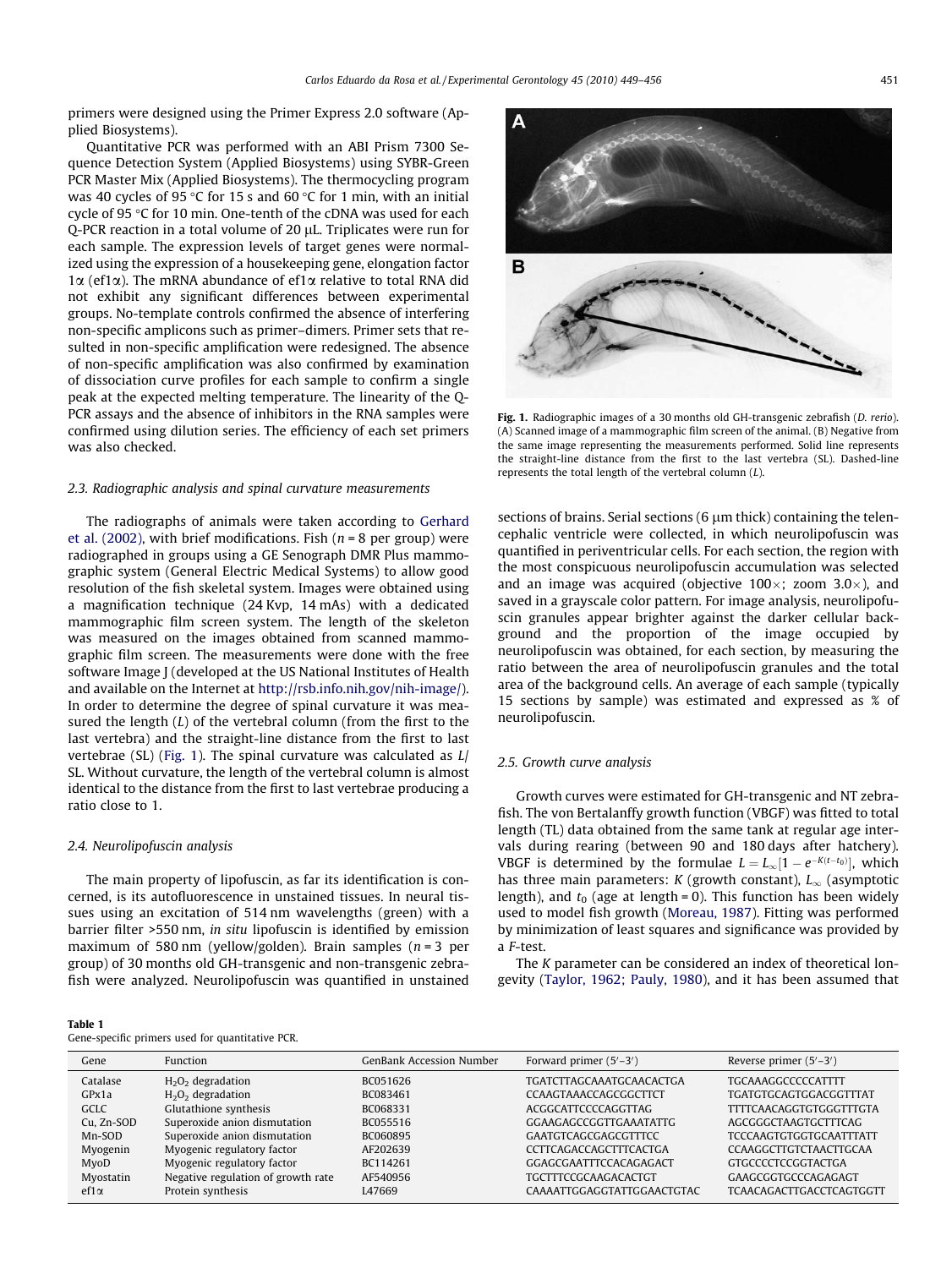the oldest fish typically reach 95% of the asymptotic length. Rearranging the VBGF and inserting 95% of  $L_{\infty}$  as  $L_{\max}$ , maximum longevity ( $t_{\text{max}}$ ) can be estimated as  $t_{\text{max}} \approx 3/K$ .

#### 2.6. Statistical analysis

The gene expression significances were accessed by the Relative Expression Software Tool – REST [\(Pfaffl et al., 2002\)](#page-7-0). Data from measurement of spinal length and spinal curvature index were tested through one-way ANOVA followed by post hoc mean comparisons test (Newmann–Keuls test). Analysis assumptions (normality and variance homogeneity) were previously verified. Neurolipofuscin data were analyzed by t test. In all analyses, significance was assumed when  $p < 0.05$ .

# 3. Results

Concerning the anti-oxidant defense system, it was observed a reduction in the expression of some genes in muscle of GH-transgenic animals (GH) of the two analyzed ages when compared with the respective non-transgenic (NT) siblings (Fig. 2). The GCLC gene expression was down-regulated in both ages when compared with NT animals of the same age ( $p < 0.05$ ). The 30 months old GHtransgenic animals presented also the two superoxide anion dismutase isoforms, Cu, Zn-SOD and Mn-SOD, down-regulated  $(p < 0.05)$ . The other analyzed genes, catalase and glutathione peroxidase selenium dependent, did not present any significant alteration when compared with NT animals ( $p > 0.05$ ).



Fig. 2. Antioxidant defense system gene expression profiles. The graphs represent the relative gene expression of the 8 (A) and 30 months old (B) GH-transgenic animal related to non-transgenic siblings at the same age. The dashed-line represents the relative expression of NT animals. The gene expression was normalized by the expression of elongation factor  $1\alpha$  (ef1 $\alpha$ ) gene. Statistically significant differences ( $p < 0.05$ ) in the gene expression levels between NT and GHtransgenic animals are denoted by an asterisk (\*). CAT, catalase; GPx-SE, glutathione peroxidase selenium dependent; GCLC, glutamate cysteine ligase catalytic subunit; Cu, Zn-SOD, superoxide anion dismutase mitochondrial isoform; Mn-SOD, superoxide anion dismutase cytosolic isoform.

The myogenic regulatory factors presented differential expression in groups of both ages (Fig. 3). Myogenin gene was down-regulated in GH-transgenic fish of both ages  $(p < 0.05)$  when compared with NT. MyoD gene was down-regulated only in the 30 old GH-transgenic ( $p < 0.05$ ). Myostatin gene did not present any difference in expression in both analyzed groups.

Concerning the standard length measurement, [Fig. 4A](#page-4-0) shows that transgenic fish were lengthier than non-transgenic at the same age ( $p < 0.05$ ), and that 30 months old fish, independently of the genotype, were lengthier than the fish of the lower age  $(p < 0.05)$ . In addition, [Fig. 4B](#page-4-0) demonstrates that GH overexpression causes no effect in the spinal curvature of 8 months old zebrafish, while in 30 months old animals it was observed a significant increase of about 5.6% in this parameter ( $p < 0.05$ ). The older animals, independent of the genotype, presented higher curvature when compared with the younger ones ( $p < 0.05$ ).

Regarding on neurolipofuscin, no significant difference was found between 30 months old GH-transgenic  $(0.096 \pm 0.03\%)$  and non-transgenic zebrafish  $(0.077 \pm 0.01\%)$  (p > 0.05, t test).

However, significant growth curves ( $p < 0.05$ ) were fitted to GHtransgenic ([Fig. 5A](#page-5-0)) and NT zebrafish data [\(Fig. 5B](#page-5-0)). The growth curve of GH-transgenic zebrafish had a  $K = 1.98$ /year, which resulted in an estimated  $t_{\text{max}}$  = 1.51 years. The same analysis for NT zebrafish indicated a  $K = 0.86$ /year, with an estimated  $t_{\text{max}}$  = 3.48 years.

## 4. Discussion



Fig. 3. Muscle-specific genes expression profiles. The graphs represent the relative gene expression of the 8 (A) and 30 months old (B) GH-transgenic animal related to non-transgenic siblings at the same age. The dashed-line represents the relative expression of NT animals. The gene expression was normalized by the expression of elongation factor 1 $\alpha$  (ef1 $\alpha$ ) gene. Statistically significant differences ( $p < 0.05$ ) in the gene expression levels between NT and GH-transgenic animals are denoted by an asterisk (\*).

It has been proposed that growth hormone (GH) plays a pivotal role in the aging process ([Bartke, 2006\)](#page-6-0). Several animal models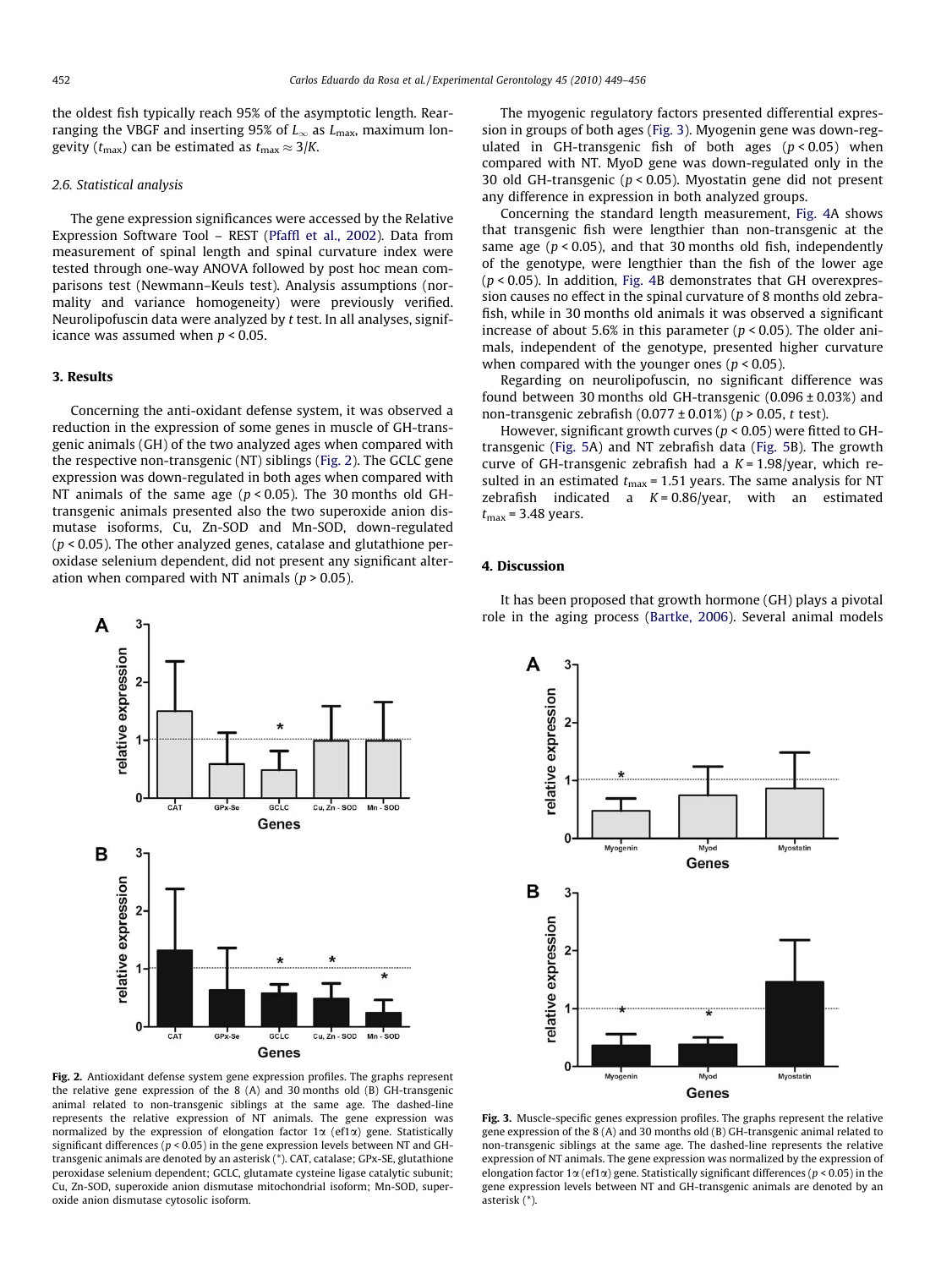<span id="page-4-0"></span>

Fig. 4. Standard length measurements and spinal curvature index determinations. (A) Representation of the standard length measurements of the 8 and 30 months old NT and GH-transgenic animal. (B) Spinal curvature index determination of 8 and 30 months old NT and GH-transgenic animal. The results are presented as mean  $\pm 1$ standard error. Different letters indicates significant differences ( $p < 0.05$ ) in the parameter between groups.

with an alteration in the GH/IGF axis have proved that this signaling pathway interfere with the maximum life span of several organisms ([Kenyon, 2001; Rincon et al., 2005](#page-7-0)). On this basis, GH deficiency, GH resistance and reduced IGF-1 signaling in mice are associated with symptoms of delayed aging and markedly extend longevity ([Bartke, 2006](#page-6-0)). The very plausible mechanism proposed to this extension in longevity is that reduction on the somatotrophic axis signalization leads to a reduced oxidative metabolism and reduced generation of reactive oxygen species (ROS) [\(Brown-](#page-6-0)[Borg, 2009\)](#page-6-0). ROS have been widely postulated to play a causal role in the aging process ([Sohal, 1993](#page-7-0)). Indeed, the rate of ROS production together with the ability of organism to respond to the oxidative stress is strictly connected to the aging and life span ([Finkel](#page-7-0) [and Hollbrook, 2000\)](#page-7-0). The rate of ROS production in an organism has to be counteracted by an efficient anti-oxidant defense system, capable to avoid the oxidative stress situation and generation of oxidative damage in lipids, proteins and DNA [\(Storey, 1996\)](#page-7-0).

The reduction in oxygen consumption, body core temperature and mitochondrial ROS production, combined with increase expression and or activity of enzymes of the anti-oxidant defense system in hypopituitary and GH-resistant mice are obviously consistent with the proposed mechanisms for delayed senescence ([Bartke, 2006\)](#page-6-0). By the other hand, it has been demonstrated that GH overexpression or GH treatment elicits the contrary pattern of augmentation of the metabolic rate and ROS production and lowering of the expression and/or activity of multiple enzymes of the anti-oxidant defense system in mammals [\(Brown-Borg and](#page-6-0) [Rakoczy, 2000, 2003, 2005; Hauck and Bartke, 2000; Brown-Borg](#page-6-0) [et al., 2005; Donahue et al., 2006\)](#page-6-0).

Considering that, at our knowledge, there is no information about the relationship between the somatotrophic axis and senescence in fish, we have analyzed the effects of the GH overexpression in some major players in the aging process in a zebrafish (D. rerio) transgenic model. It was previously demonstrated that animals from this lineage (F0104) possesses an augmented metabolic rate and increased ROS production in muscle [\(Rosa et al., 2008\)](#page-7-0). The same authors had also observed none alteration in muscle activity of catalase (CAT) and superoxide dismutase (SOD), two anti-oxidant enzymes. These enzymes act in a coordinate manner, where SOD catalyzes the dismutation of the superoxide anion  $(O_2^-)$  and CAT degrades the hydrogen peroxide ( $H_2O_2$ ) produced.  $H<sub>2</sub>O<sub>2</sub>$  is also degraded by the enzyme glutathione peroxidase selenium dependent (GPx-Se), which utilizes the tripeptide glutathione as a co-substrate [\(Storey, 1996\)](#page-7-0). An imbalance in the activities of these enzymes would cause oxidative stress to the organism [\(Fridovich, 1998](#page-7-0)).

The present study has analyzed the gene expression of CAT and two SOD isoforms (Cu, Zn-SOD and Mn-SOD). In agreement to the previous findings of [Rosa et al. \(2008\)](#page-7-0) it was not observed any significant alterations in CAT gene expression in muscle of 8 and 30 months old GH-transgenic zebrafish. [Hauck and Bartke \(2000\)](#page-7-0) have presented elegant findings working with hypothalamic tissue of both prolonged life span Ames dwarf mice and GH-transgenic mice with reduced life span. These authors have observed increased CAT activity in dwarf mice and lowered in GH-transgenic mice. In addition, an age-related decline in CAT activity was also observed in all experimental groups, a finding not observed in our study. However, these controversial results could be explained by the fact that the tissues analyzed in both studies are not the same. Indeed, [Brown-Borg and Rakoczy \(2003\)](#page-6-0) have previously reported the tissue-specific GH effect. Also, it is worth to emphasize that in the present study we are analyzing the CAT gene expression and not CAT enzyme activity. Finally, the phylogenetic distance between fish and rodents could imply in different responses to GHinduced ROS increasing. These observations must be taking in account when comparing different animal models.

Considering GPx-Se gene expression, it was not observed any difference in both analyzed ages (8 and 30 months). This result is different from that observed by [Brown-Borg and Rakoczy \(2003\)](#page-6-0) in GH-injected dwarf mice, in which a reduction in the GPx-Se content was observed in muscle, liver and kidney. Despite of ROS is enhanced in GH-transgenic zebrafish [\(Rosa et al., 2008](#page-7-0)), the absence of induction of GPx-Se and CAT gene expression observed in the present study suggests a reduction in the capability of hydrogen peroxide degradation, a fact previously observed in mice models ([Brown-Borg and Rakoczy, 2000](#page-6-0)).

[Rosa et al. \(2008\)](#page-7-0) had observed a reduction in the GCLC gene expression in muscle of 4 months old GH-transgenic zebrafish. In the present study it was observed the same pattern of reduction in the GCLC gene expression of the 8 and 30 months old transgenic animals. In the same way, previous reports have demonstrated that the GCLC protein levels in muscle and liver of GH deficient mice were significantly elevated in relation to the wild-type animals at all ages analyzed [\(Brown-Borg et al., 2005\)](#page-6-0). Recently, [Brown-Borg](#page-6-0) [et al. \(2009\)](#page-6-0) have reported that the GCLC liver protein levels of GHR knockout mice are higher than the wild-type animals. However, these authors have not observed any significant differences in GCLC gene expression in this tissue comparing GHR knockout and wild-type mice [\(Brown-Borg et al., 2009\)](#page-6-0). This enzyme is the rate step limiting enzyme in the glutathione (GSH) synthesis, the major non-enzymatic anti-oxidant in all eukaryotic cells [\(Griffith,](#page-7-0) [1999\)](#page-7-0). This tripeptide is observed in a mM range of concentration in mammalian cells, and it is considered the major first line of defense against ROS ([Iles and Liu, 2005](#page-7-0)). The expression of GCLC gene is strongly affected by hormones, cellular redox state, amino acids availability and GSH negative feedback regulation ([Griffith, 1999\)](#page-7-0).

Concerning the SOD genes expression, it was observed a clear reduction of both isoforms in muscle of 30 months old transgenic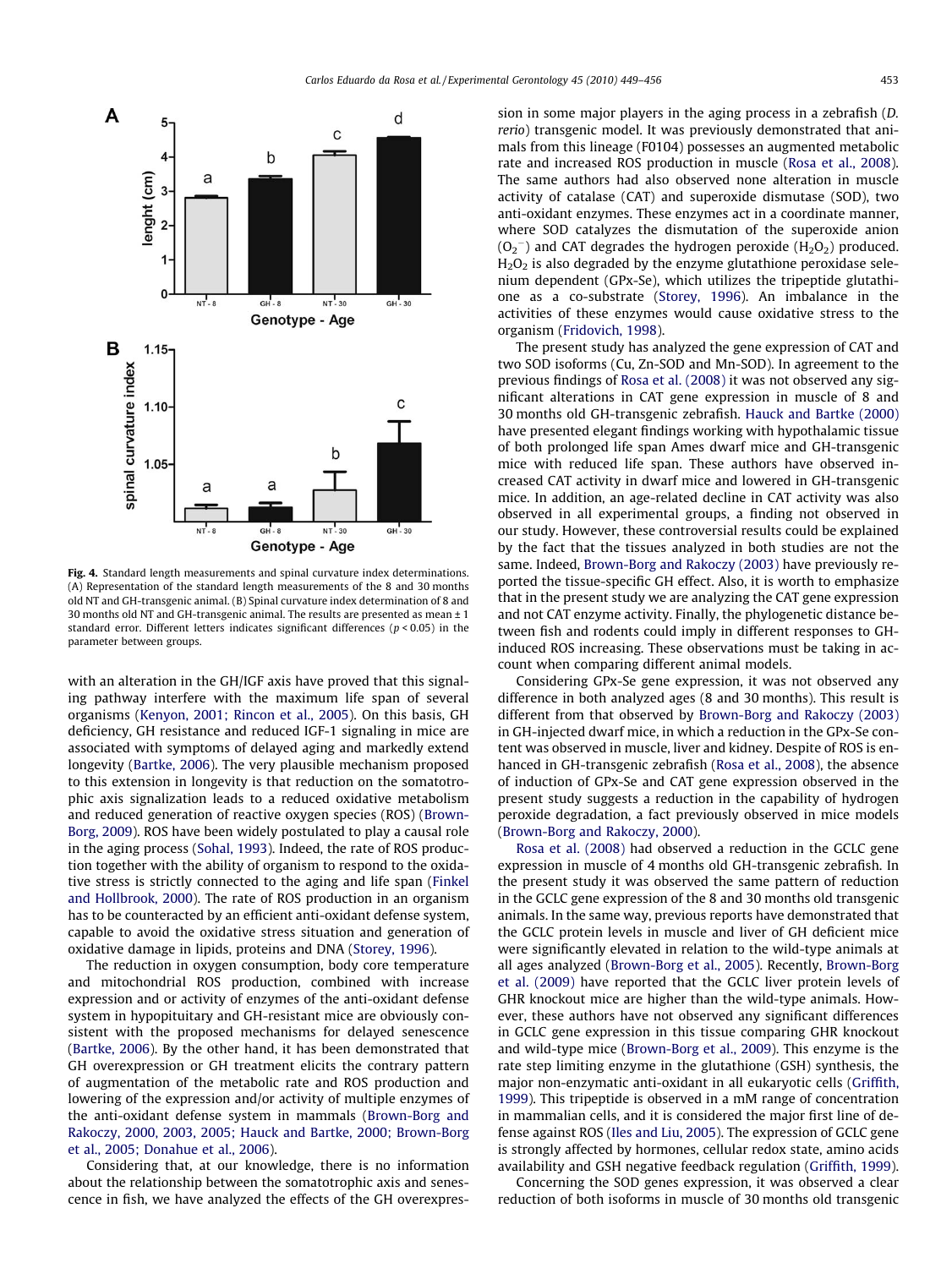<span id="page-5-0"></span>

Fig. 5. Growth curves for GH-transgenic (A) and NT zebrafish (B) estimated by von Bertalanffy function of total length (TL). Dots represent the standard length of each fish  $(n = 15)$ .

animals. The age-dependent reduction in activity of Cu, Zn-SOD was previously observed in mice overexpressing GH ([Hauck and](#page-7-0) [Bartke, 2000](#page-7-0)). These authors stated that, in general, Cu, Zn-SOD activities decline with age. However, these declines occurred at different chronological ages in the analyzed genotypes (Ames dwarf, GH overexpressing and wild-type animals). This decrease is accelerated in GH overexpressing and lowered in GH deficient animals. The absence of alteration in the gene expression in younger animals is in agreement with previous observations of [Rosa et al.](#page-7-0) [\(2008\)](#page-7-0) regarding SOD activity in muscle of 4 months old animals. This leads us to speculate that the reduction in both SOD isoforms gene expression is a result of the accelerating aging process. In this sense, growth hormone overexpression causes a significant reduction in the anti-oxidant capability of animals, corroborating with the general idea that GH excess decreases the capability of an organism to respond to a stressful situation.

Several senescent phenotypes have been described for fish species, including for different zebrafish strains ([Genade et al., 2005\)](#page-7-0). Among these phenotypes, one of the most common observed is the spinal curvature. Older zebrafish manifest various degrees of spinal curvature, as reported in other aging fish species ([Gerhard et al.,](#page-7-0) [2002; Gerhard and Cheng, 2002\)](#page-7-0). In the present study, it was observed an increase in the standard length of GH-transgenic zebrafish when compared with the NT group in both ages. This acceleration of growth is accompanied by an augmentation in the spinal curvature index in older animals compared with the younger ones. This result is in agreement with that observed by [Gerhard](#page-7-0) [et al. \(2002\).](#page-7-0) However, the effect of GH overexpression on spinal curvature analyzed here was evident only in the older fish, which indicates a time-dependent cumulative effect of the hormone on the ageing processes. The present study has demonstrated that GH overexpression causes senescence acceleration in zebrafish, similar to that described for mice [\(Brown-Borg et al., 2009](#page-6-0)).

The spinal curvature phenotype is considered as a consequence of the process called sarcopenia [\(Gerhard and Cheng, 2002\)](#page-7-0). Sarcopenia is an age-related loss of muscle mass and it is one of the major problems associated with age. This process leads to significant impairment in the ability to carry out normal daily functions ([Adamo and Farrar, 2006\)](#page-6-0). Animal experiments have shown that older muscles are easily injured and its regeneration occurs slowly than in youth people, and that this results in impaired functional recovery ([Goldspink and Harridge, 2004\)](#page-7-0).

The skeletal muscle is a post-mitotic tissue mainly composed of multinucleated myofibers and a minority of mononuclear cells, the satellite cells. The myofibers are high oxygen-consuming tissue which are privileged aging target and suffer increased oxidative damage. The satellite progenitor cells constitute a population of myogenic cells which are responsible for myofiber growth as well as muscle repair in adult tissue [\(Bortoli et al., 2003\)](#page-6-0). The myogenic regulatory factors (MRFs) are critical for skeletal muscle determination and terminal differentiation. This family of proteins includes MyoD and its relatives Myf5, Myogenin and Mrf4 ([Berkes](#page-6-0) [and Tapscott, 2005](#page-6-0)). Although MyoD or Myf5 are sufficient to regulate the entire program of myogenesis in a variety of cell types, it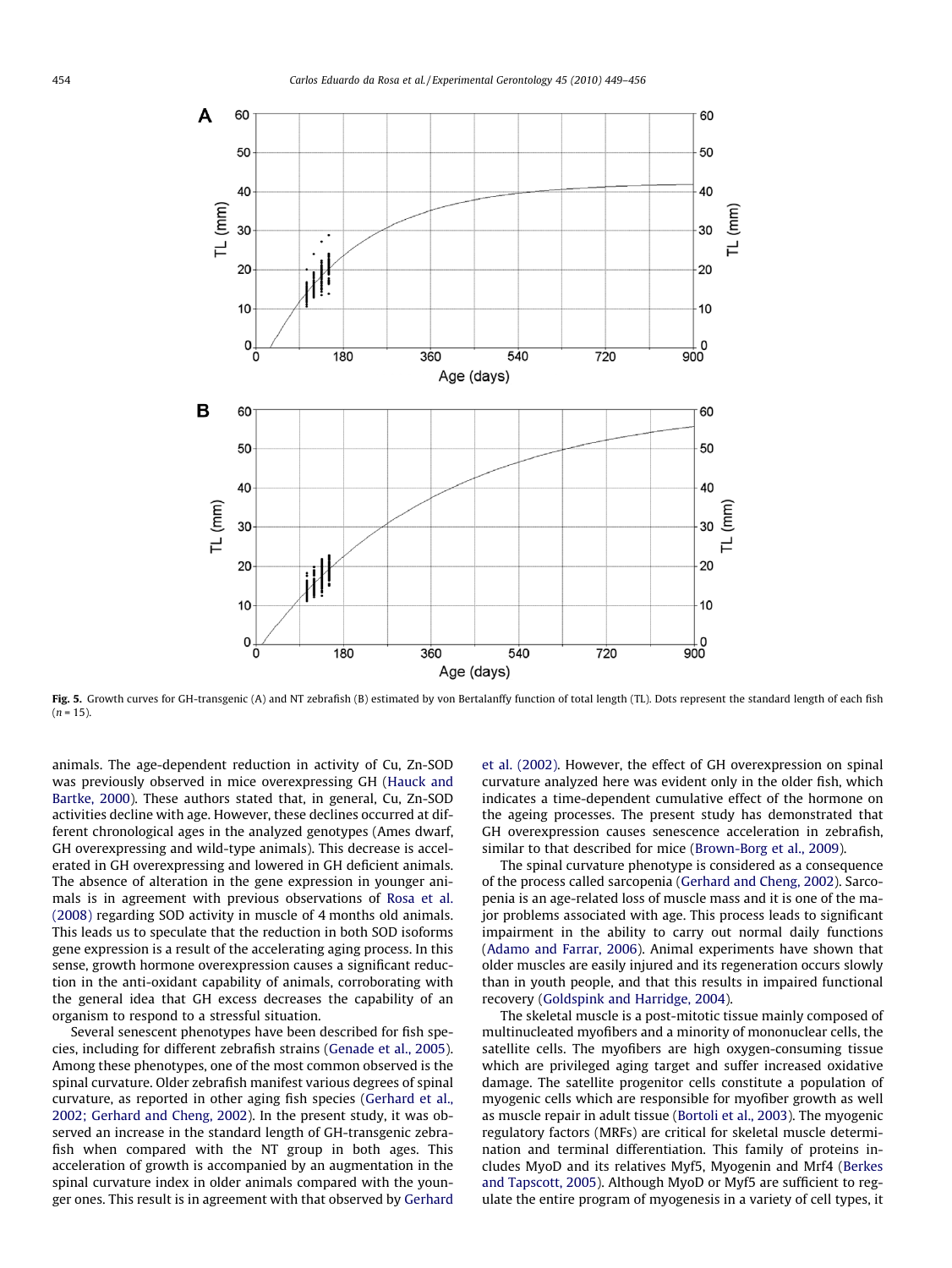<span id="page-6-0"></span>appears that complex signaling events in the embryo regulate the expression of many genes associated with skeletal myogenesis (Bergstrom et al., 2002). The differentiation and fusion program is strictly regulated by several transcription factors, being the key players the paired box transcription factors (PAX) and MRFs ([Kuang and Rudnicki, 2008](#page-7-0)). Myostatin is another important molecule playing a role in the control of muscle fibers generation and growth by suppressing the activation of myogenic factors [\(Jou](#page-7-0)[lia-Ekaza and Cabello, 2007](#page-7-0)). After stimulation, that can be the muscle stretch, i.e., quiescent satellite cells up-regulate members of the MRF family, MyoD or Myf5. Myf5 is required for the proliferation and possible self-renewal of these cell populations, while MyoD is required for differentiation of activated myogenic precursor ([Holterman and Rudnicki, 2005\)](#page-7-0). Following activation, these cells divide and their progeny enter into terminal differentiation to repair. Once fusion has occurred, the nuclei of myofibers are post-mitotic and cannot reinitiate DNA synthesis (Bortoli et al., 2003). This final differentiation is regulated by myogenin [\(Le Grand](#page-7-0) [and Rudnicki, 2007\)](#page-7-0).

In the present study, it was observed a clear alteration in the pattern of gene expression of some major players in the control of muscle differentiation. The myogenin gene is down-regulated in GH-transgenic animals of both ages. The MyoD protein is down-regulated only in 30 months old animals. Although there was observed no difference in the myostatin gene expression, our results demonstrate that the GH overexpression causes an acceleration in muscle aging and, consequently, causes an impairment of new cell differentiation and repair of injured muscle fibers. It was previously stated that the satellite cells have a limited capacity to divide entering a state of irreversible growth arrest after a finite number of cell divisions, and as a result of the continuous demand on tissue regeneration, the number of satellite cells might become lower in aged muscle and thus contribute to sarcopenia ([Lorenzon](#page-7-0)  $et$  al.  $2004$ ).

In addition to spinal curvature and myogenic factors analysis, we also carried out classical age markers such as lipofuscin accumulation and growth curve. Although no significant difference has been found in the accumulation of neurolipofuscin, a trend was observed in which 30 months old GH-transgenic zebrafish has a higher average accumulation of neurolipofuscin than NT group. As it has been assumed that GH-transgenic would age faster, it would be expected a significant difference between these groups. However, while apparently inconsistent at first sight, these results might be explained by selection artifacts operating in this experiment. GH-transgenic zebrafish typically survived up to 1.5 years old, and only very few were able to reach 2.5 years of age. Therefore, it is likely that these animals were alive at 2.5 years is exactly because they had a slower rate of physiological ageing (accrued by neurolipofuscin accumulation) than an average GHtransgenic animal. Late life decline mortality rates have been observed in various species [\(Vaupel et al., 1998\)](#page-7-0). An explanation for late life declines in mortality is the selective mortality of fast-ageing individuals [\(Donato et al., 1979](#page-7-0)). Variability in neurolipofuscin accumulation in older chronological age groups has been discussed elsewhere [\(Fonseca et al., 2005](#page-7-0)), and it is likely that this variability and the selective mortality of the physiologically fast-ageing individuals affects the trajectory of neurolipofuscin accumulation. Another explanation for the low level of neurolipofuscin accumulation observed in GH-transgenic zebrafish could be the anti-oxidant properties of green fluorescent protein (GFP). Our transgenic lineage carries the GFP as a transgenesis label, and may act as a scavenger of reactive oxygen species (Bou-Abdallah et al., 2006). However, this hypothesis remains to be tested.

On the otherwise, the estimation of maximum longevity  $(t_{\text{max}})$ based on the growth constant  $(K)$  of the VBGF was consistent with observations gained during the rearing of zebrafish. It has rarely been observed GH-transgenic zebrafish older than 18 months, and the animals which managed to attain the oldest ages (2.5 years old) had clearly slower rates of physiological ageing as it has been demonstrated by neurolipofuscin analysis. On the other hand, 4 years old NT zebrafish are very common in the tanks, and the estimated  $t_{\text{max}} \approx 3.5$  years supports this observation. The K parameter can be interpreted as a ''stress factor" ([Pauly, 1980](#page-7-0)), being stress understood as all factors causing an increase of  $O<sub>2</sub>$  consumption. Therefore, although growing at a faster rate early in live than NT zebrafish, GH-transgenic zebrafish would be subject to a tradeoff in which resources directed to growth would impair late life survival. Evidence of the trade-off between growth and lifespan is well-known in the gerontological literature (e.g., [Metcalfe and](#page-7-0) [Monaghan, 2003\)](#page-7-0).

In summary, the GH overexpression in the F0104 transgenic zebrafish lineage modifies muscle expression of anti-oxidant enzymes and increases spinal curvature of old zebrafish. The mechanisms of this alteration is probably related to an increase in the metabolic rate and ROS production caused by the anabolic effects of this hormone and, as demonstrated in the present study, the down-regulation of several genes of the anti-oxidant defense system. The combination of these two factors lead to increase in the oxidative damage process that would result in accelerated appearance of senescent phenotypes such as the spinal curvature, a consequence of sarcopenia, and impaired muscle regeneration.

### Acknowledgements

Carlos Eduardo da Rosa is a post-graduation student financed by CAPES (Coordenação de Aperfeiçoamento de Pessoal de Nível Superior). This work was supported by the Brazilian agency Conselho Nacional de Desenvolvimento Científico e Tecnológico (CNPq-PROFIX, Proc. No. 540903/01-9) and Universidade Federal do Rio Grande (FURG).

#### References

- Adamo, M.L., Farrar, R.P., 2006. Resistance training, and IGF involvement in the maintenance of muscle mass during the aging process. Ageing Res. Rev. 5, 310– 331.
- Bartke, A., 2006. Minireview: role of the growth hormone/insulin-like growth factor system in mammalian aging. Endocrinology 146 (9), 3718–3723.
- Bergstrom, D.A., Penn, B.H., Strand, A., Perry, R.L.S., Rudnick, M.A., Tapscott, S.J., 2002. Promoter-specific regulation of MyoD binding and signal transduction cooperate to pattern gene expression. Mol. Cell 9, 587–600.
- Berkes, C.A., Tapscott, S.J., 2005. MyoD and the transcriptional control of myogenesis. Sem. Cell Develop. Biol. 16, 585–595.
- Bortoli, S., Renault, V., Eveno, E., Auffray, C., Brown, G.B., Pietú, G., 2003. Gene expression profiling of human satellite cells during muscular aging using cDNA arrays. Gene 321, 145–154.
- Bou-Abdallah, F., Chasteen, N.D., Lesser, M.P., 2006. Quenching of superoxide radicals by green fluorescent protein. Biochim. Biophys. Acta 1760, 1690–1695.
- Brown-Borg, H.M., 2009. Hormonal control of aging in rodents: the somatotropic axis. Mol. Cell. Endocrinol. 299, 64–71.
- Brown-Borg, H.M., Rakoczy, S.G., 2000. Catalase expression in delayed and premature aging mouse models. Exp. Gerontol. 35, 199–212.
- Brown-Borg, H.M., Rakoczy, S.G., 2003. Growth hormone administration to longliving dwarf mice alters multiple components of the antioxidative defense system. Mech. Ageing Dev. 124, 1013–1024.
- Brown-Borg, H.M., Rakoczy, S.G., 2005. Glutathione metabolism in long-living Ames dwarf mice. Exp. Gerontol. 40, 115–120.
- Brown-Borg, H.M., Rakoczy, S.G., Sharma, S., Bartke, A., 2009. Long-living growth hormone receptor knockout mice. Potential mechanisms of altered stress resistance. Exp. Gerontol. 44, 10–19.
- Brown-Borg, H.M., Rakoczy, S.G., Uthus, E.O., 2005. Growth hormone alters methionine and glutathione metabolism in Ames dwarf mice. Mech. Ageing Dev. 126, 389–398.
- Butler, A.A., Roith, D.L., 2001. Control of growth by the somatropic axis: growth hormone and the insulin-like growth factors have related and independent roles. Annu. Rev. Physiol. 63, 141–164.
- Cook, J.T., McNiven, M.A., Sutterlin, A.M., 2000. Metabolic rate of pre-smolt growthenhanced transgenic Atlantic salmon Salmo salar. Aquaculture 188, 33–45.
- Deitch, E.J., Fletcher, G.L., Petersen, L.H., Costa, I.A.S.F., Shears, M.A., Driedzic, W.R., Gamperl, A.K., 2006. Cardiorespiratory modifications, and limitations, in post-